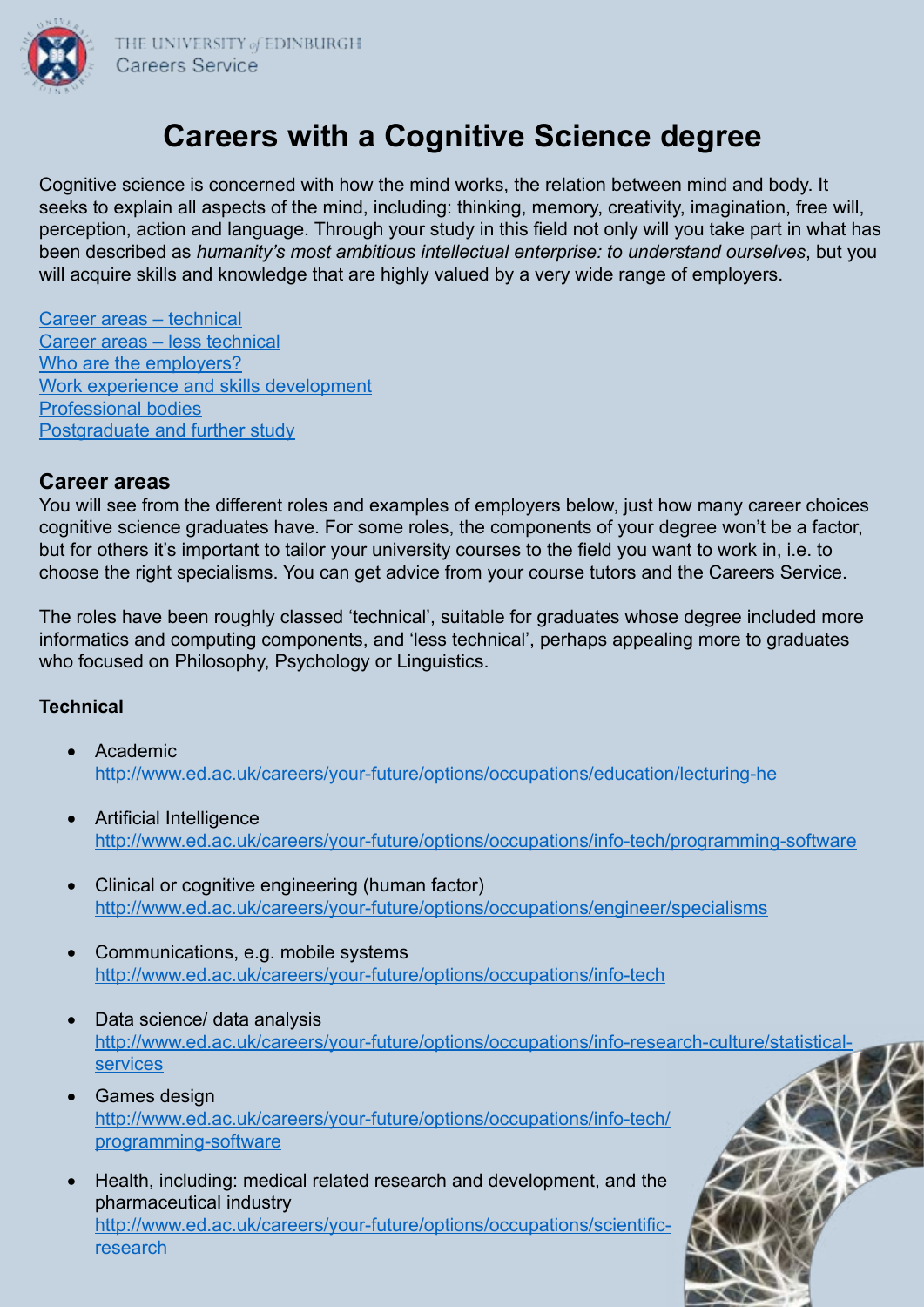

- $IT$ <http://www.ed.ac.uk/careers/your-future/options/occupations/info-tech>
- • Human computer interface (HCI) design (UI, UX, Human performance testing) e.g. Voice User Interfaces <http://www.ed.ac.uk/careers/your-future/options/occupations/info-tech/programming-software>
- Linguistics analysis opportunities in many areas, e.g. speech recognition, text-to-speech synthesis, artificial intelligence, natural language processing, user research, and computermediated language learning, among many other areas. Employers include Google. <https://www.google.com/about/careers/jobs>
- **Neural network applications** <http://www.ed.ac.uk/careers/your-future/options/occupations/scientific-research>
- • Programming <http://www.ed.ac.uk/careers/your-future/options/occupations/info-tech/programming-software>
- Research e.g. medical analysis, life sciences <http://www.ed.ac.uk/careers/your-future/options/occupations/scientific-research>
- Software design and development (e.g. educational software) <http://www.ed.ac.uk/careers/your-future/options/occupations/info-tech/programming-software>

There is also a growing demand in the biotechnology and pharma industries for cognitive scientists who also took courses in biology and/or chemistry.

### **Less technical**

Look for careers where strong analytical, research, problem solving and writing skills are needed, as well as understanding of how humans behave.

- Advertising, marketing & sales <http://www.ed.ac.uk/careers/your-future/options/occupations/advert-pr-market> <http://www.ed.ac.uk/careers/your-future/options/occupations/buy-sell-retail>
- **Civil service**

[http://www.ed.ac.uk/careers/your-future/options/occupations/public-services-and-policy-work/](http://www.ed.ac.uk/careers/your-future/options/occupations/public-services-and-policy-work/public-sector-admin) [public-sector-admin](http://www.ed.ac.uk/careers/your-future/options/occupations/public-services-and-policy-work/public-sector-admin)

- Community work (CLD) [http://www.ed.ac.uk/careers/your-future/options/occupations/social-guidance-community/](http://www.ed.ac.uk/careers/your-future/options/occupations/social-guidance-community/community-learning) [community-learning](http://www.ed.ac.uk/careers/your-future/options/occupations/social-guidance-community/community-learning)
	- **Consultancy**

[http://www.ed.ac.uk/careers/your-future/options/occupations/business-management/](http://www.ed.ac.uk/careers/your-future/options/occupations/business-management/management-consultancy) [management-consultancy](http://www.ed.ac.uk/careers/your-future/options/occupations/business-management/management-consultancy)

**F** conomics

[http://www.ed.ac.uk/careers/your-future/options/occupations/info-research](http://www.ed.ac.uk/careers/your-future/options/occupations/info-research-culture/statistical-services)[culture/statistical-services](http://www.ed.ac.uk/careers/your-future/options/occupations/info-research-culture/statistical-services)

**Education** <http://www.ed.ac.uk/careers/your-future/options/occupations/education>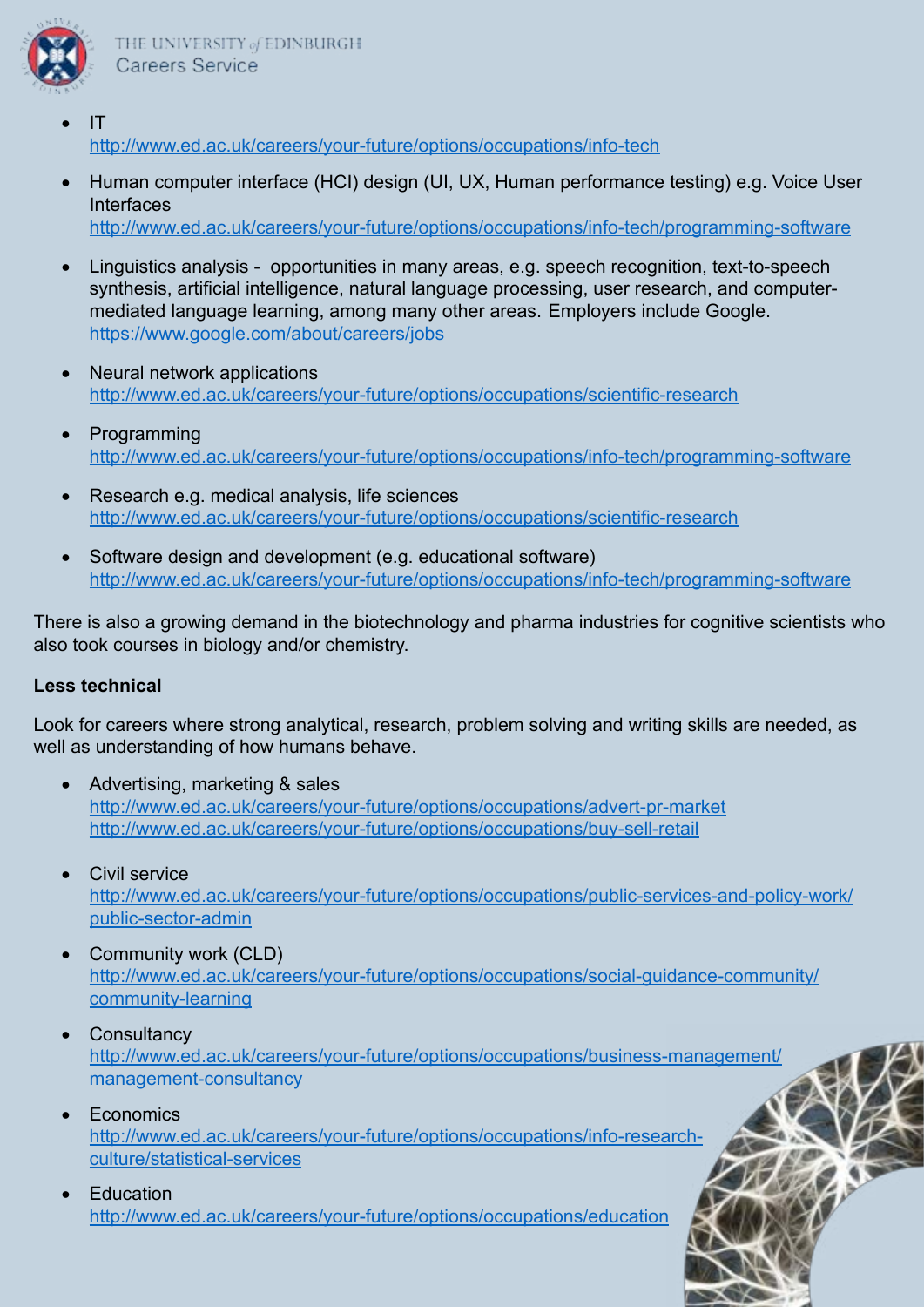

- $F$ inance analysis and research <http://www.ed.ac.uk/careers/your-future/options/occupations/accountancy-finance>
- • HR <http://www.ed.ac.uk/careers/your-future/options/occupations/business-management/hr-training>
- **Information Architect** <http://www.ed.ac.uk/careers/your-future/options/occupations/info-tech/programming-software>
- Journalism and publishing <http://www.ed.ac.uk/careers/your-future/options/occupations/publish-media-perform>
- Science policy [http://www.ed.ac.uk/careers/your-future/options/occupations/public-services-and-policy-work/](http://www.ed.ac.uk/careers/your-future/options/occupations/public-services-and-policy-work/policy-work) [policy-work](http://www.ed.ac.uk/careers/your-future/options/occupations/public-services-and-policy-work/policy-work)
- Science communication and public engagement <https://mycareerhub.ed.ac.uk/docs/408/Science-communication-and-public-engagement.pdf>
- **Social work** [http://www.ed.ac.uk/careers/your-future/options/occupations/social-guidance-community/social](http://www.ed.ac.uk/careers/your-future/options/occupations/social-guidance-community/social-probation-work)[probation-work](http://www.ed.ac.uk/careers/your-future/options/occupations/social-guidance-community/social-probation-work)
- Writing e.g. journalism, science writing <https://mycareerhub.ed.ac.uk/docs/409/Science-communication-on-TV-and-radio.pdf>

# **Who are the employers?**

As well as the information at the links above, there's some great resources to help you research different sectors and find out who the employers are, including SCOTBIS. Once you have identified employers you can look for their vacancies, or consider making [speculative applications.](http://www.ed.ac.uk/careers/looking-for-work/graduate-jobs/finding-unadvertised) Also look for recruitment agencies, as many companies, large and small, use them, e.g. TribePost. You'll find more information and advice about this, and links to resources, on our website:

<http://www.ed.ac.uk/careers/looking-for-work-2/graduate-jobs/researching-employers>

Here are a few examples of employers from some of the fields that employ cognitive scientists.

- • **Tech companies**, e.g. IBM
- • **Communications**, e.g. BT, Motorola
- • **Consultancies**, advise clients selling software, mobile communications, games and e-commerce services to ensure the user need is fully understood in the service design , e.g. PwC, Scott Logic, **Capgemini**
- • **Government**, e.g. specialist fast streams Government operational research service (GORS), Government Economic Service, Statistical Service, Social Research Service, Communication Service, GO for Science. Secret Intelligence Service, HMRC.
- **Media**, e.g. Sky, especially UX and UI positions
- **Publishing** firms companies hire people with backgrounds in ISD (Instructional Systems Design), human cognition, UX and research to create interactive education solutions, instructional computer games and

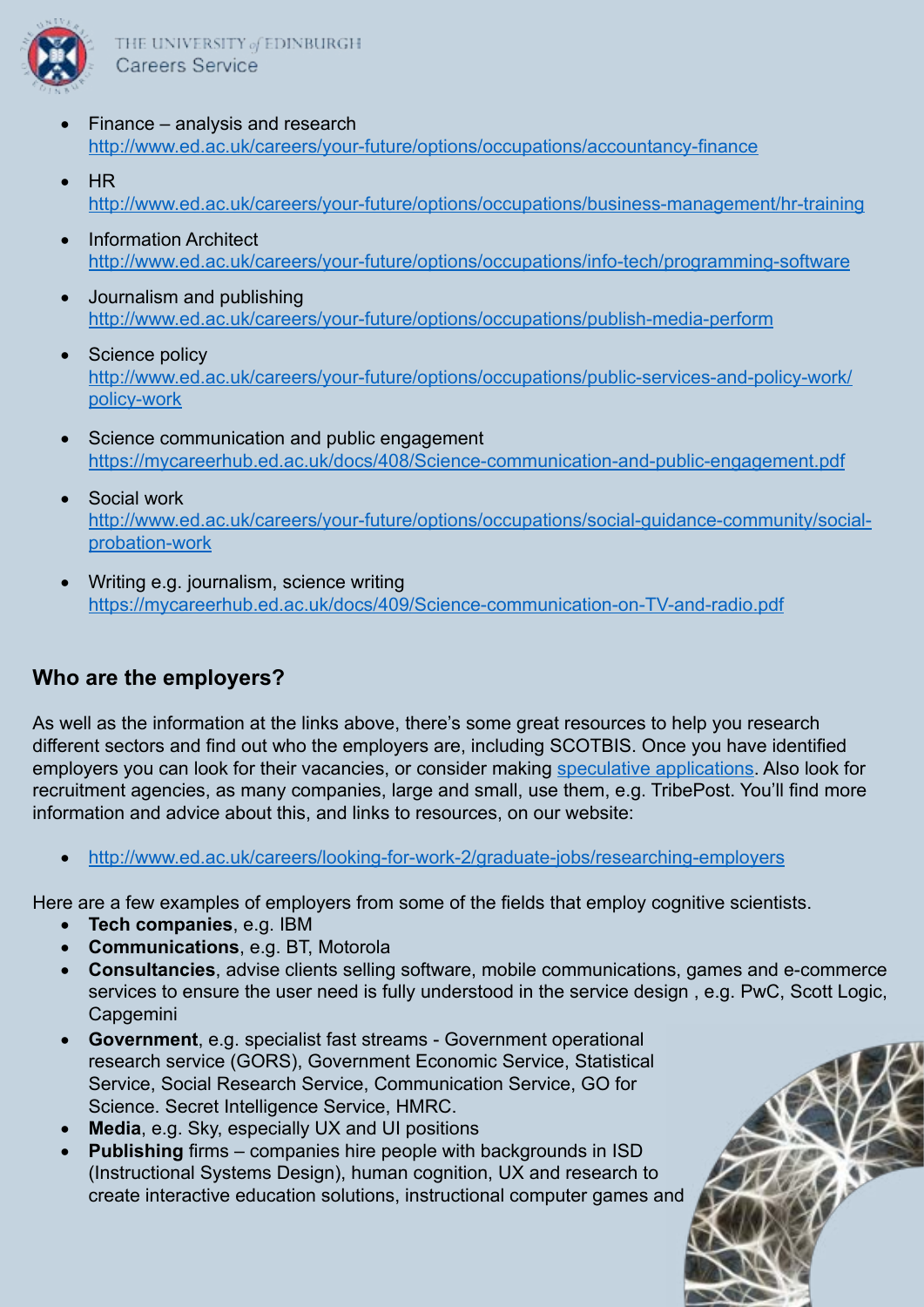

## **Work experience and skills development**

Cognitive science graduates develop a combination of highly transferrable hard and soft skills, making you an attractive prospect to many employers. (For more discussion of skills, see our leaflet, [Why Do](https://mycareerhub.ed.ac.uk/docs/667/Why-do-employers-want-cognitive-science-graduates.pdf)  [Employers Want Cognitive Science Graduates](https://mycareerhub.ed.ac.uk/docs/667/Why-do-employers-want-cognitive-science-graduates.pdf)). You should aim to enhance the skills you develop during your course with some relevant work experience.

For advice about finding **internships and placements** visit the Careers Service website:

• <http://www.ed.ac.uk/careers/looking-for-work/internships>

e.g. **Cambridge Cognition**, a global science and technology company, and a leading provider of computerised cognitive tests for academic researchers, pharmaceutical companies and healthcare providers, has a paid internship programme giving students and young researchers 6-8 weeks work experience.

• <http://www.cambridgecognition.com/company/careers>

**Speculative applications** - use the resources discussed above to find employers you're interested in working for and ask if they can offer you any work experience.

Use our [online advice](http://www.ed.ac.uk/careers/looking-for-work/graduate-jobs/finding-unadvertised), or discuss this approach with a Careers Consultant – book via [MyCareerHub.](https://mycareerhub.ed.ac.uk)

Build up **research experience**. What are you interested in? Within the university, contact academics, PhDs and postdocs researching in your area of interest to ask if can help with experiments, volunteer in labs studying the brain and human behaviour for opportunities to analyse data, be involved in designing new studies.

Use this approach for opportunities in other fields, e.g. if interested in science policy work contact MPs/MSPs/local councillors whose areas of interest/responsibility match your own and volunteer to research/write briefing papers.

**Uni societies -** As well as being a great place to meet like-minded peers, societies can help you to develop skills, to hone your knowledge, and you will have the opportunity to attend (or even organise) events and network with industry professionals. **Cognitive Science Society (Cogscisoc)** - sign up and find out about events on the society's Facebook page:

• <https://www.facebook.com/cogscisoc/>

**Local Tech meet-ups –** a place to meet, engage with and learn from the local tech community, with regular meetings covering a range of areas, including UX, app development, game development, and more

• <http://techmeetup.co.uk/>

### **Professional bodies**

These bodies are great sources of careers information, industry news, and organise conferences, events and networking opportunities. Some also advertise jobs directly or link to important vacancy sites. There are a large number of professional bodies in the Cognitive Science field. Choose the society for your 'specialism':

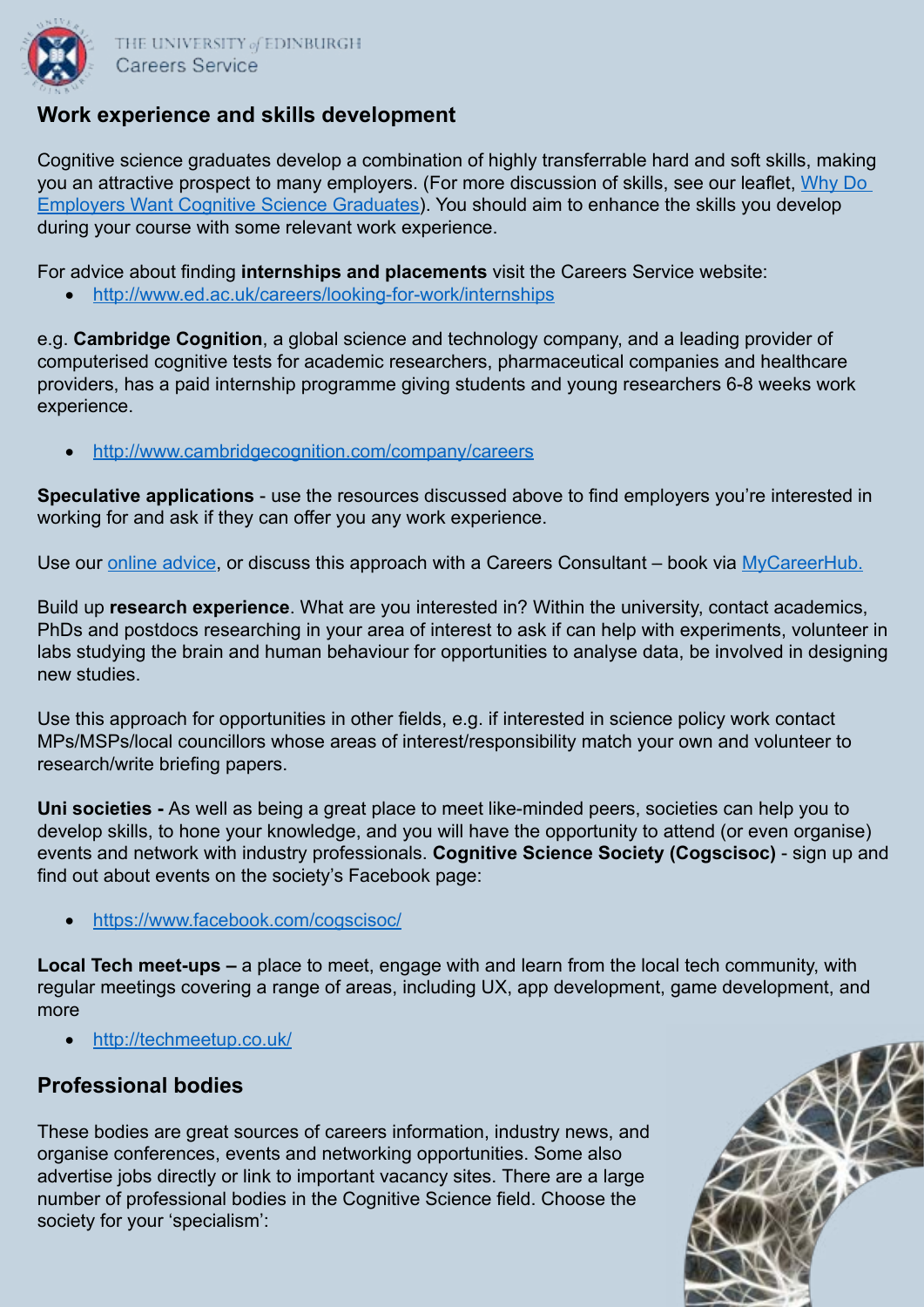

The **American Philosophical Association** – US organisation, but lists jobs and events connected with the Philosophy of Cognitive Science worldwide. It promotes the discipline and profession of philosophy, both within the academy and in the public arena. The APA supports the professional development of philosophers at all levels and works to foster greater understanding and appreciation of the value of philosophical inquiry.

- <http://www.apaonline.org/>
- <http://philevents.org/search/topic/599>
- <http://philjobs.org/>

**The British Society for the Philosophy of Science** (BSPS) is a professional society that furthers the study of the logic, the methods, and the philosophy of science, as well as those of the various special sciences, including the social sciences.

<http://www.thebsps.org/>

**British Association for Cognitive Neuroscience** – aims to advance education in cognitive neuroscience for the public benefit. Visit the website for news, conference details and job adverts.

• <http://www.bacn.co.uk/>

The **Cognitive Psychology section of the British Psychological Society** –national forum for the discussion of research and issues of concern to cognitive psychologists. Activities include an annual conference, and one or more specialist events each year.

• [http://www.bps.org.uk/networks-and-communities/member-microsite/cognitive-psychology](http://www.bps.org.uk/networks-and-communities/member-microsite/cognitive-psychology-section)[section](http://www.bps.org.uk/networks-and-communities/member-microsite/cognitive-psychology-section)

The **Cognitive Science Society** – a worldwide non-profit professional society, promoting Cognitive Science and fostering scientific interchange among researchers in areas of study including: AI, Linguistics, Anthropology, Psychology, Neuroscience, Philosophy, and Education. Activities include sponsoring an annual conference and publishing the journals Cognitive Science and TopiCS. Advertises jobs, mainly in US, but St Andrews University is currently advertising a postdoc position, and events are international, e.g there's a conference in Lancashire in June.

- [http://cognitivesciencesociety.org/about\\_overview.html](http://cognitivesciencesociety.org/about_overview.html)
- [http://cognitivesciencesociety.org/employment\\_overview.html](http://cognitivesciencesociety.org/employment_overview.html)

**European Society for the Cognitive Sciences of Music (ESCOM)** - an international non-profit society with the aim of supporting theoretical, experimental and applied research in the cognitive sciences of music. Has useful links to other societies, journals and resources.

• <http://www.escom.org/>

The **Mind Network** is a community of UK researchers in *philosophy of mind and cognitive science*, meeting twice a year to present papers, exchange ideas *and have a jolly good time*!

<http://www.mindcogsci.net/>

The **Mind and Cognition** group here at Edinburgh *ranks among the world leaders, and specializes in the study of embodiment, consciousness, perception, action, and situated reason.* This group *supports a large array of student and faculty events* and should be really useful for

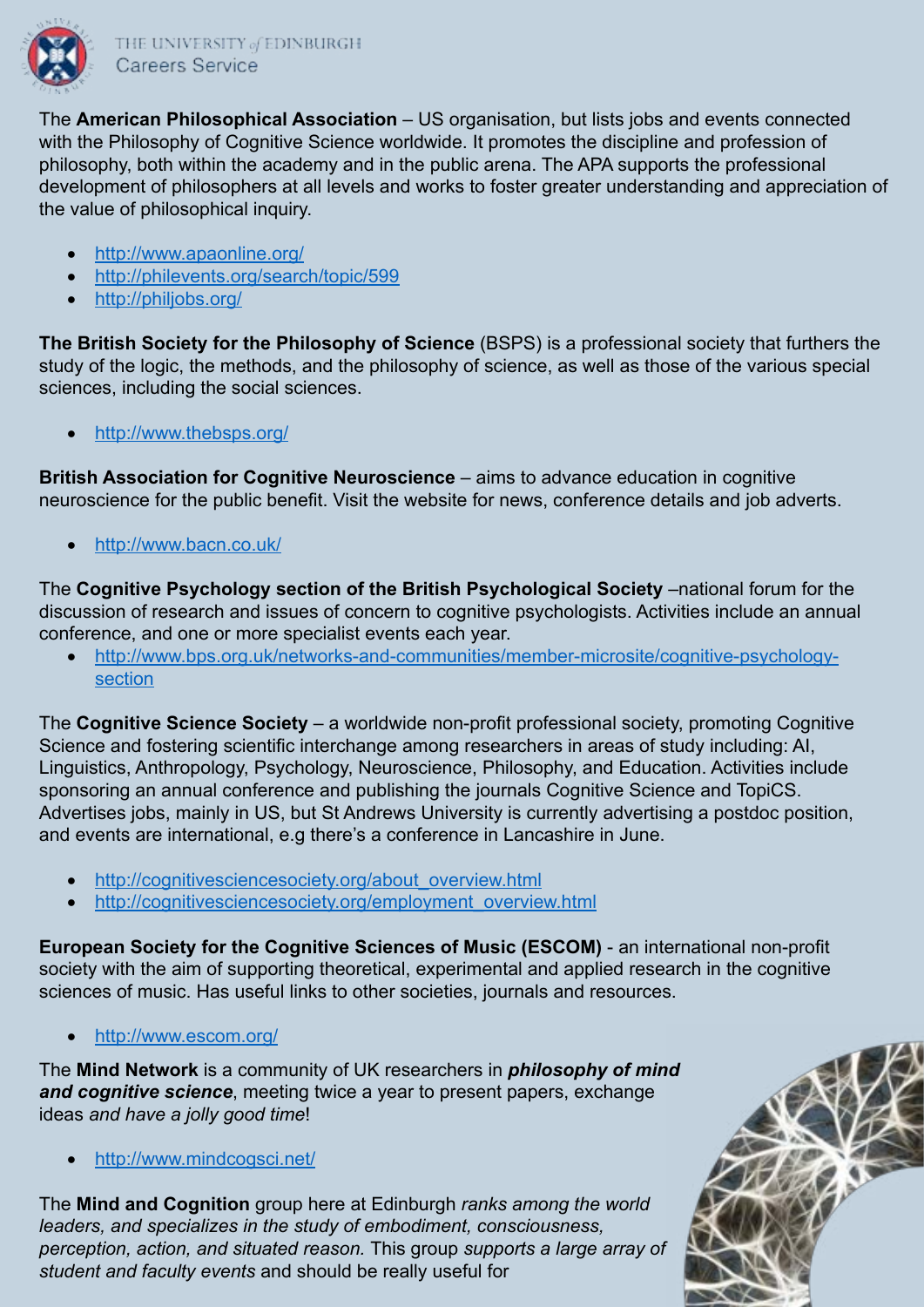

THE UNIVERSITY of EDINBURGH Careers Service

#### students specializing in Philosophy.

<http://www.ppls.ed.ac.uk/philosophy/groups/mind-cognition-edinburgh>

**The Royal Institute of Philosophy** – this body is dedicated to the advancement of philosophy in all its branches. Its activities include arranging free philosophy lectures, debates, joint talks, and discussions all over the country, and it offers funding to philosophy postgraduates:

• <http://royalinstitutephilosophy.org/>

**The Society for the Study of Artificial Intelligence and Simulation of Behaviour (AISB)** is the largest AI society in the United Kingdom, for people with a serious interest in AI, Cognitive Science and related areas. Members are from academia and industry, and student members are welcome.

• <http://www.aisb.org.uk/>

**UK-CLA** aims to develop and promote Cognitive Linguistics within the UK and Europe, and to foster initiatives and exchanges at the wider international level. The Association organises a biennial UKbased conference in Cognitive Linguistics and

cooperates with other Cognitive Linguistics Associations, under the auspices of the International Cognitive Linguistics Association

• <http://www.uk-cla.org.uk/>

**User Experience Professionals' Association (UXPA)** - a not-for-profit organisation run exclusively by volunteers, affiliated with the International UCXPA. Members come from a broad range of disciplines such as user-centred design, research, and human factors. The association advertises jobs, can help you find a mentor, and provides professional development opportunities.

• <http://uxpa-uk.org/>

# **Postgraduate and further study**

Further study is common in this field, with courses providing training in specialist areas including cognitive psychology, computer modelling, linguistics analysis, brain imaging, UX/UI design, and research. As well as academic research careers, some courses are routes into other careers, including medicine, clinical psychology and many IT roles.

The Careers Service website useful has information about further study, including links to resources to search for and compare courses and institutions, and links to the major funding websites:

<http://www.ed.ac.uk/careers/your-future/options/further-study/postgraduate>

You should also seek advice from academic staff at the institution/s you are considering applying to, such as the course director or a potential supervisor. They can answer enquiries about course content, the types of jobs students completing the course go on to do, funding opportunities (e.g. is the course eligible for Research Council funding) etc.

**Examples of different types of institutions** offering further study opportunities for cognitive scientists include: